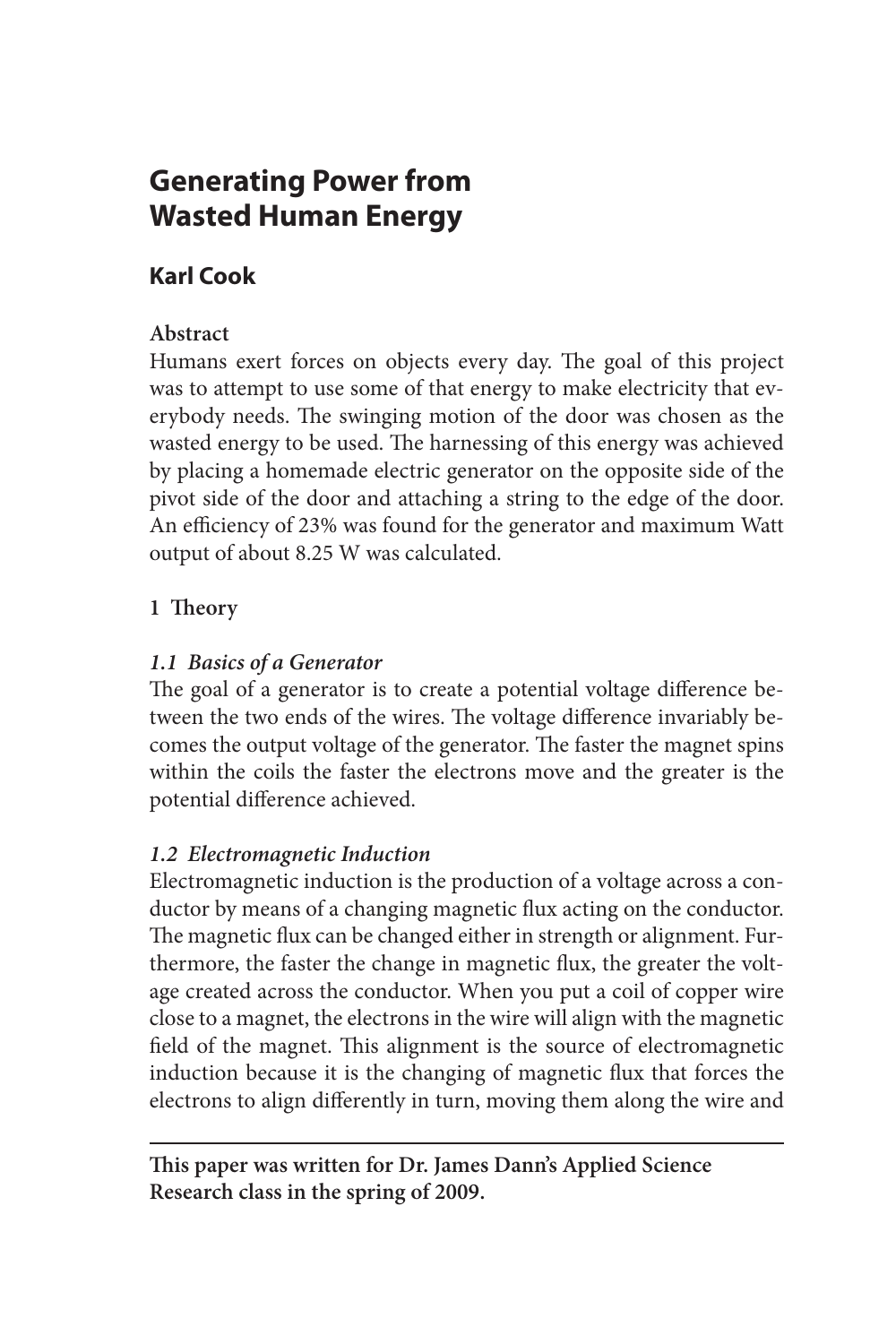## 48 Karl Cook

creating voltage. This is explained in Faraday's law of induction: the induced electromotive force or EMF in any closed circuit is equal to the time rate of change of the magnetic flux through the circuit.

#### *1.3 Increasing the Power*

In a twenty-inch piece of thirty-AWG copper wire there are a given number of electrons, so invariably there is a maximum amount of current and voltage that can be produced from the twenty-inch piece of wire. If you had more thirty-AWG there would be more electrons available and if you used twelve-AWG wire even more. The maximum number of electrons available is important, but equally important is the size of the magnet that is supposed to align the electrons and induce them into motion. If you have a hundred feet of thirty-AWG wire wrapped in a circle with a radius of two feet and a little half-inch cube supermagnet rotating in the center, you won't get very much voltage. This is because the magnetic field drops off the further away you get from it. Also, having a larger magnet would align more of the electrons, producing a greater voltage. In conclusion, the most wire and the largest magnet with the greatest magnetic field rotating as close as possible to the wire will create the largest output of electrical power.

#### **2 Generator design**

#### *2.1 Which to Spin*

In an electric generator there is always the choice of having the coils rotate or the magnet. In some applications the difference in weight of the magnet and the coils is so great that you have to use one or the other. For the application of the design in this project the use of either was very possible. However the choice was made to have the magnet rotate on the axle instead of the coils. This is because having the coils rotate means a brush system also has to be used to get the electricity out of the spinning coils. The brush system is difficult to build well and can fail easily; furthermore, there is a large chance of loss of voltage because of poorly made brushes. There are a few drawbacks to having the magnet rotate, such as the added force needed to rotate the axle because of the added weight of the magnet and the difficulty of centering the magnet on the spinning axle to reduce vibration at high RPM.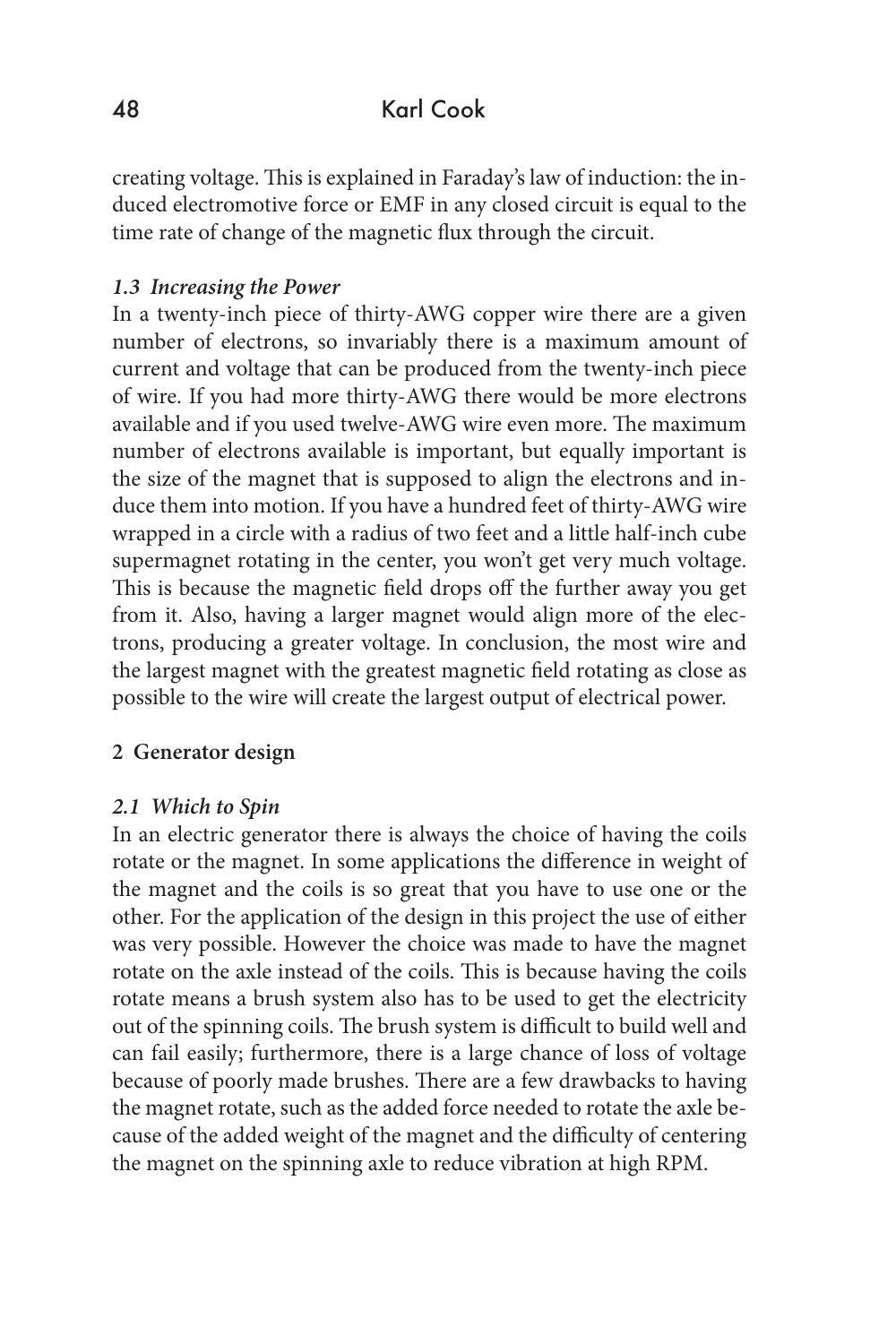#### *2.2 How to Attach to the Door*

It is very important to get as much rotation of the generator per opening of the door because more rotation means more power. So the challenge was to figure out how to attach the generator to the door in order to get the maximum amount of rotation while at the same time keeping it out of the way of the person opening the door. It was concluded that putting the generator at the top of the door frame opposite the hinge would allow for maximum rotation while being out of the way. Attaching the axle of the generator to the end of the door that moves the greatest distance ensures maximum rotation of the generator.

#### *2.3 Resetting*

The generator needs to reel itself back in after each opening of the door so that it can be ready for the next time the door is opened. This needs to be done within certain parameters. First, the reel-in system needs to be fast enough so the string does not get caught in the door when it swings shut; and second, it cannot be so strong that it makes the door too hard for a person to open. It was concluded that a system similar to those used in tape measures would work best because it could handle the many rotations of the axle and could be easily tweaked to make it more or less resistant.

#### *2.4 Latch*

The design of the generator called for it to rotate only when the door was being opened but not when the reel-in system was working. If the generator was rotating while the reel-in system was working it would just cause more resistance for the reel-in system and the generator would not create that much power. To remedy this problem the string is wrapped on its own reel that can rotate freely from the axle, but it is connected to a one-way latch that forces the generator to rotate when the door is opening and not when it is closing (see Figure 1).

#### *2.5 Aligning the coils*

Initially there were several coils going many directions, but after initial testing it was found that some of the coils were counteracting each other, hindering the overall output of the generator. This is because one coil was producing a positive voltage while another coil was producing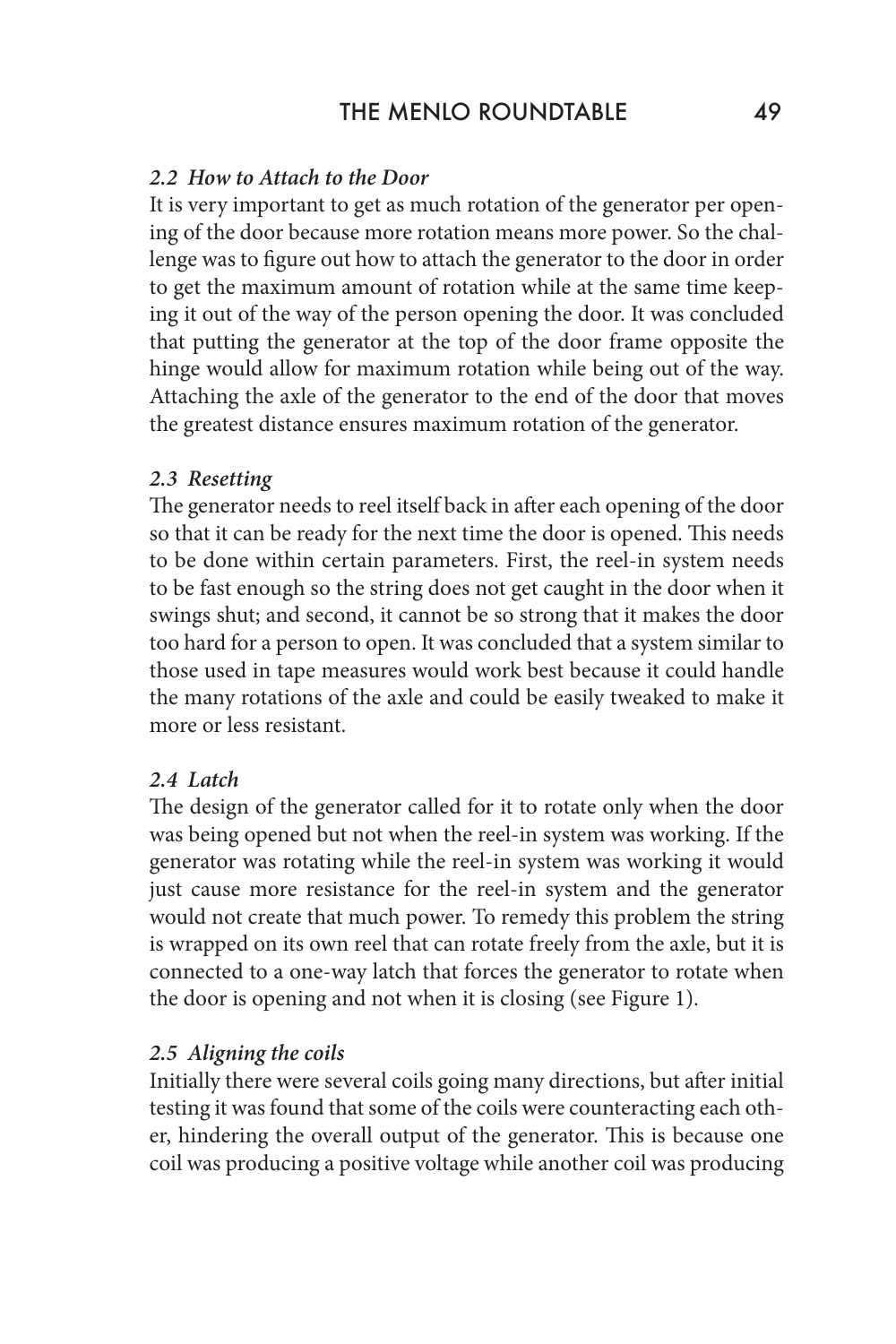a negative voltage at the same time. The two voltages were canceling each other out. Looking deeper into how to fix this, I concluded that the two coils were wrapped in opposite directions. It was easily fixed by simply switching the leads.



**Figure 1:** *The wire reel at the bottom connects to the latch system right above, which spins the axle above.*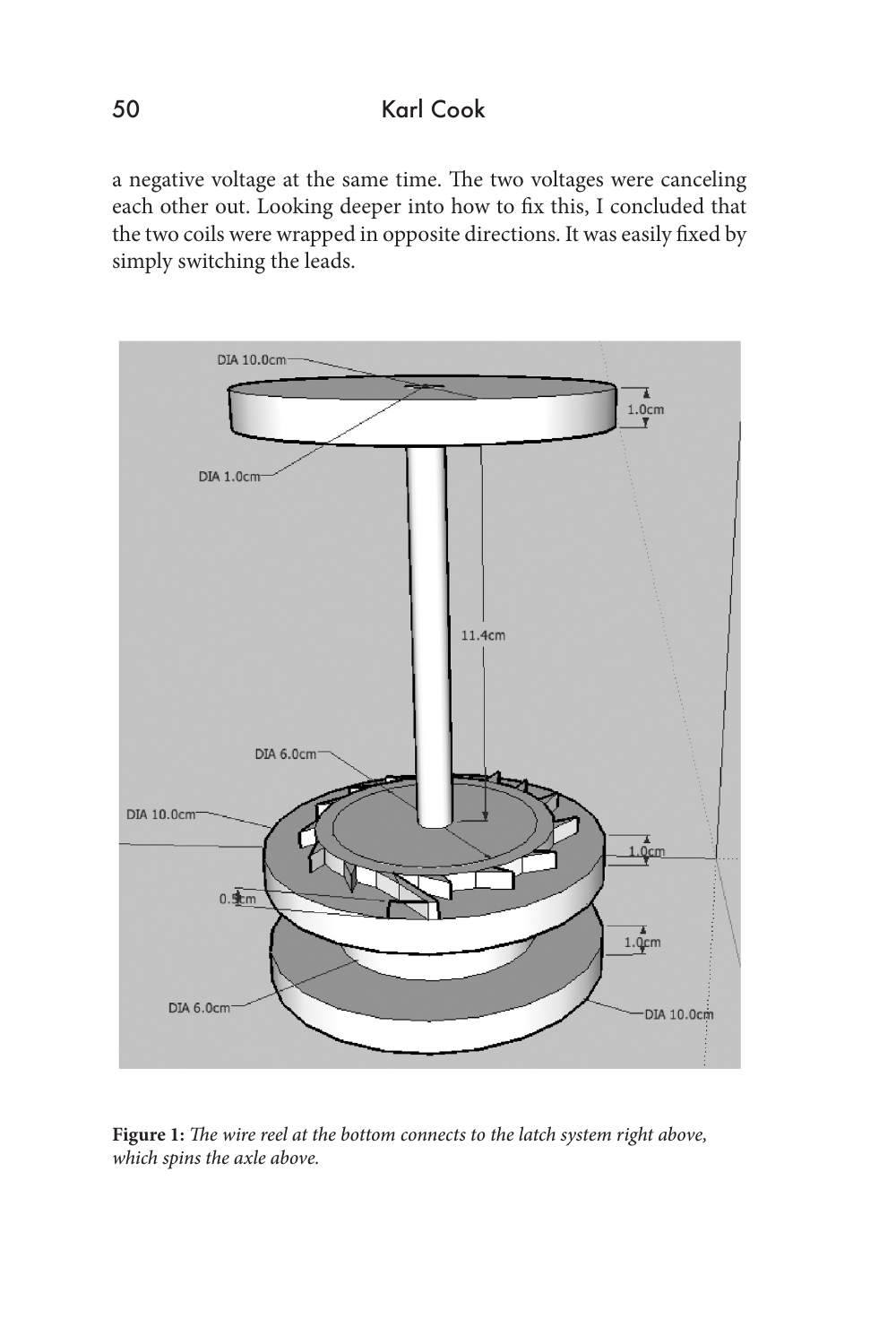#### **3 Tests**

#### *3.1 Drill Test*

The first tests of the generator were done using an electric drill to rotate the magnet. The generator was attached in parallel to a 50  $\Omega$  resistor and then to a Labquest machine. The resister is used to measure Watts using the equation  $P=V^2/R$  (P being the power in Watts, V being the volts, and R being the resistance). By rotating the drill at different speeds and observing how the different speeds affected the power output, it was possible to load the data into a graph with RPM [revolutions per minute] on the x axis and Watts generated on the y axis. Once there were enough data points, the application of a few different curve fits was used to find the maximum output of the generator. Figure 2 shows two different curve fits, the top being a cubic curve fit and the bottom a Gaussian fit.

#### *3.2 Efficiency*

Another important number to calculate was the efficiency of the generator. Getting the number was done by having a known weight, in this case is a 1 kg piece of metal, pull on the generator with a known acceleration, in this case gravity. The weight was allowed to fall toward a motion detector that sensed how fast it was falling. As the weight was falling it was rotating the generator, creating power. Taking the AC current output graph and calculating the RPM and the output from the generator, power in versus power out could be compared. After that the calculation for power in was done by taking the speed of the falling kilogram weight in meters/second, multiplying it by the weight of the falling object (1 kg), and then multiplying that by the acceleration of gravity  $(9.8 \text{ m/s}^2)$ .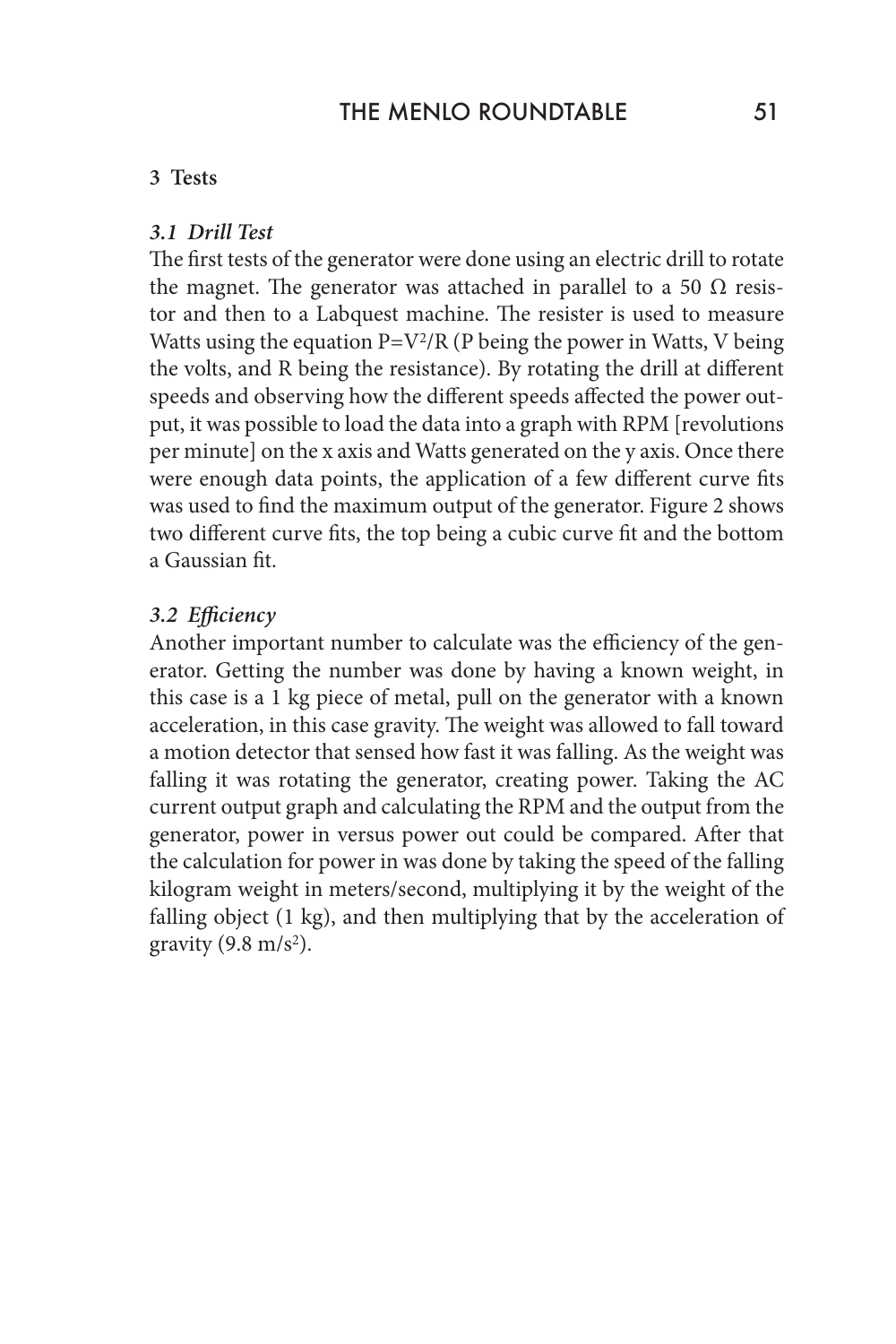52 Karl Cook



**Figure 2:** *Cubic (top) and Gaussian (bottom) curve fits to show maximum output of the generator.*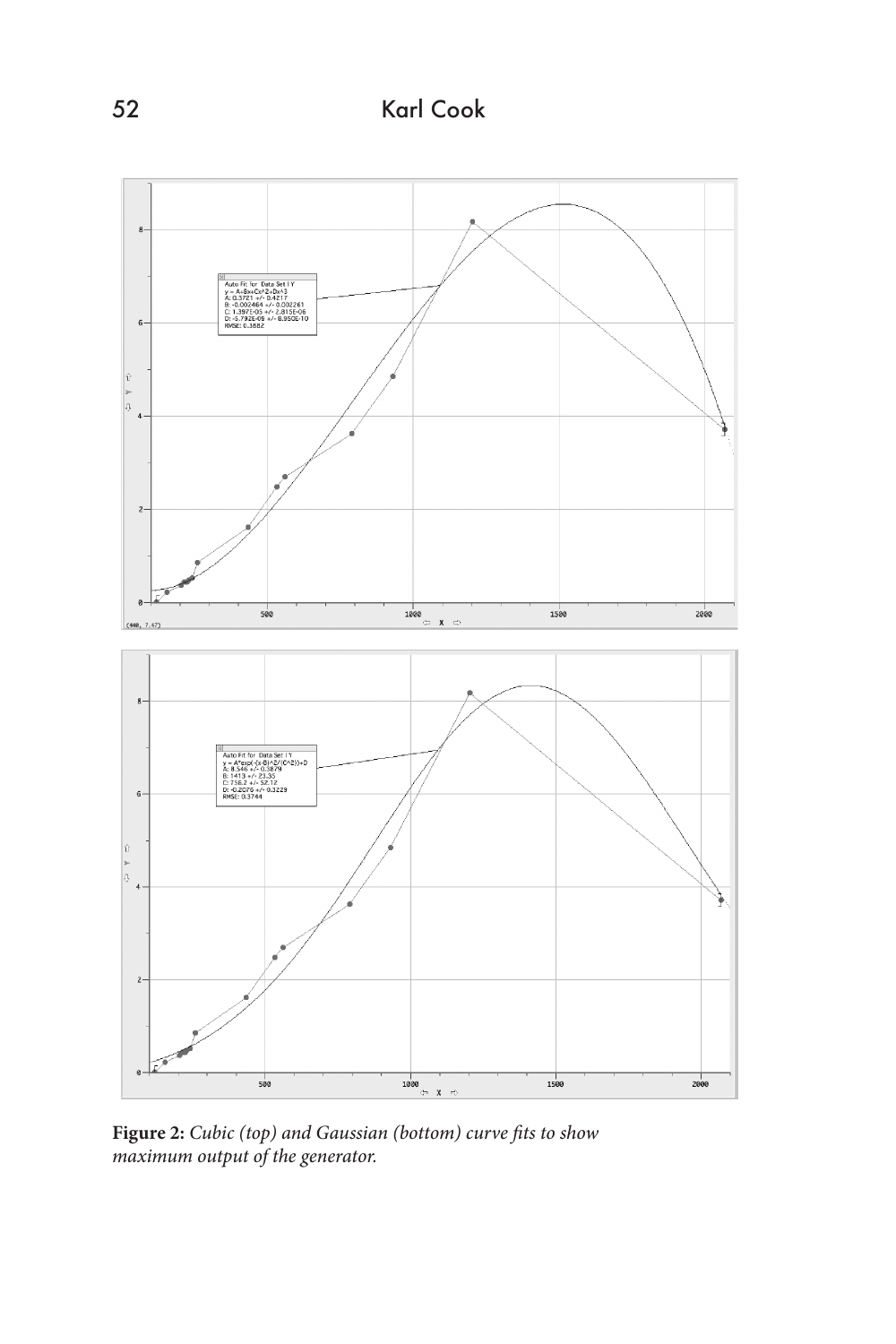#### **4 Results and Discussion**

#### *4.1 Summary*

Table 1 shows the RPM and power output of the generator for all tests: from the drill tests to the efficiency tests to the door tests. This is also the table that the graphs in Figure 2 derive from.

#### *4.2 Maximum Output*

As shown in Table 1, the highest power output was recorded at 8.18 Watts at 1204 RPM, but looking at the graphs in Figure 2 it can be seen that according to the curve fits the maximum output is slightly higher than 8.18 W. If the person opening the door could open it at around 1200 RPM every time, the output of the generator would be around its maximum. The test that produced 8.18W lasted for about three quarters of a second, which for this project was a big success.

| <b>RPM</b> | Watt  | <b>RPM</b> | Watt  | <b>RPM</b> | Watt |
|------------|-------|------------|-------|------------|------|
| 119        | 0.009 | 231        | 0.48  | 561        | 2.7  |
| 156        | 0.22  | 243        | 0.52  | 790        | 3.62 |
| 205        | 0.378 | 260        | 0.852 | 930        | 4.85 |
| 215        | 0.44  | 435        | 1.62  | 1204       | 8.18 |
| 225        | 0.437 | 534        | 2.48  | 2069       | 3.72 |

**Table 1:** *RPM to output in Watts*

### *4.3 Equations Used in Evaluation of Data*

 $W = F^* \Delta x$ , where W is work in Joules, F is the force pulling, and  $\Delta x$  is the change in distance of pulling the string.

 $P_{out}=V^{\ast}I$ , where  $P_{out}$  is the output of generator in Watts, V is voltage, and I is current in Amperes.

Since  $V/R=I$ ,  $P_{out}=V^2/R$ 

 $P_{in} = W/t$ , where P is energy input in Joules/time, or Watts

Efficiency= $P_{out}/P_{in}$ 

### *4.4 Efficiency*

In this project efficiency is a measure of how much of the energy put into rotating the magnet comes out as power from the generator. To calculate it you take the power out and put it over the input power as calculated in 3.2. The average efficiency of the generator resulting to 22% is surprising considering that the goal was to reach double digits (see Table 2).